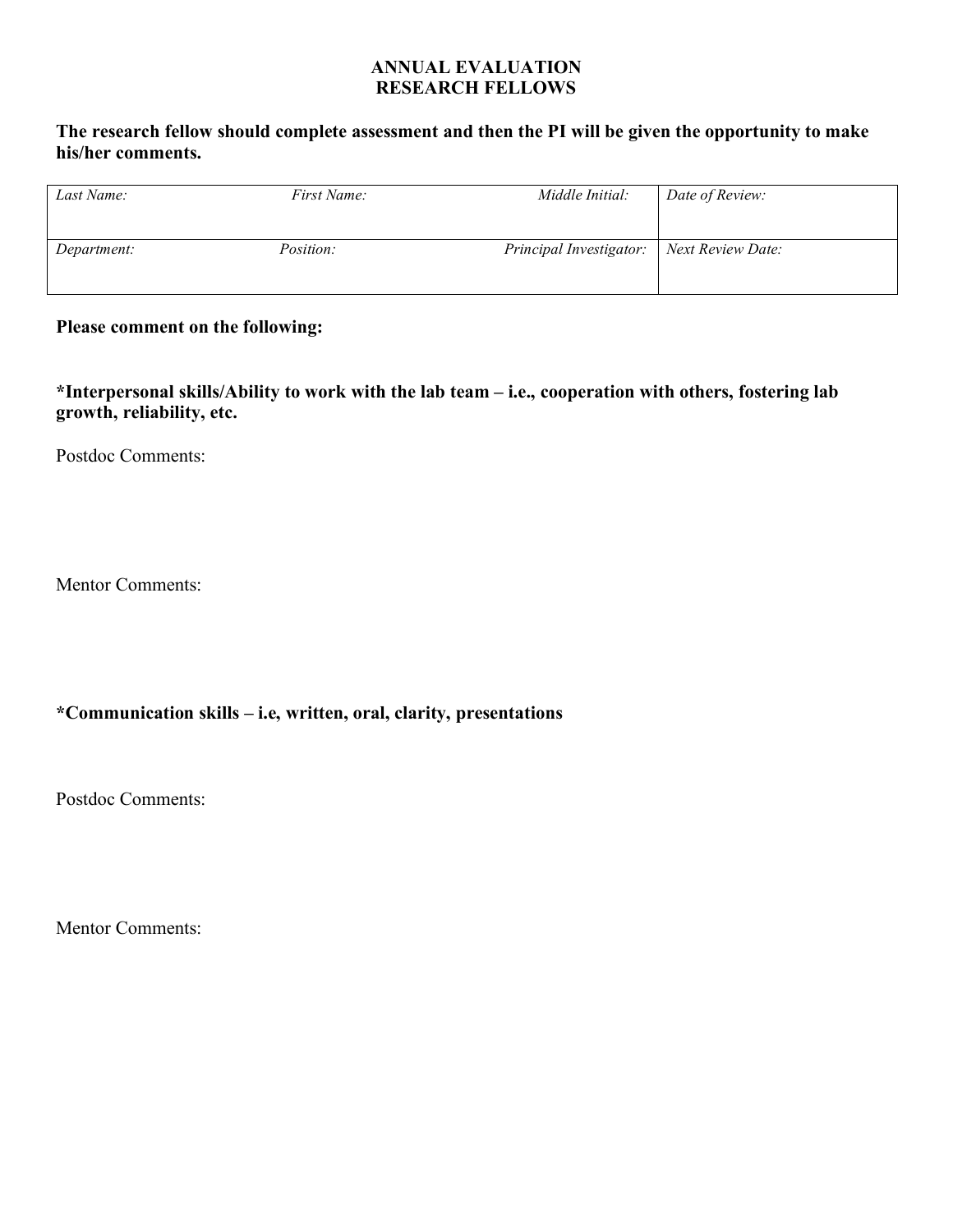## **ANNUAL EVALUATION & DEVELOPMENT PLAN FOR RESEARCH FELLOWS**

**\*Research Skills – i.e., innovative, data interpretation, applying new techniques, take ownership of projects, evaluate and improve current protocols**

Postdoc Comments:

Mentor Comments:

**\*Other Skills – i.e, reads and evaluates literature, assists with writing grant proposals, participation in department or national meetings, teaching/mentoring, leadership skills**

Postdoc Comments:

Mentor Comments:

**\*List accomplishments – publications, conference presentations, local lectures, lectures, grants or awards, grants pending, etc.**

Postdoc Comments:

Mentor Comments: